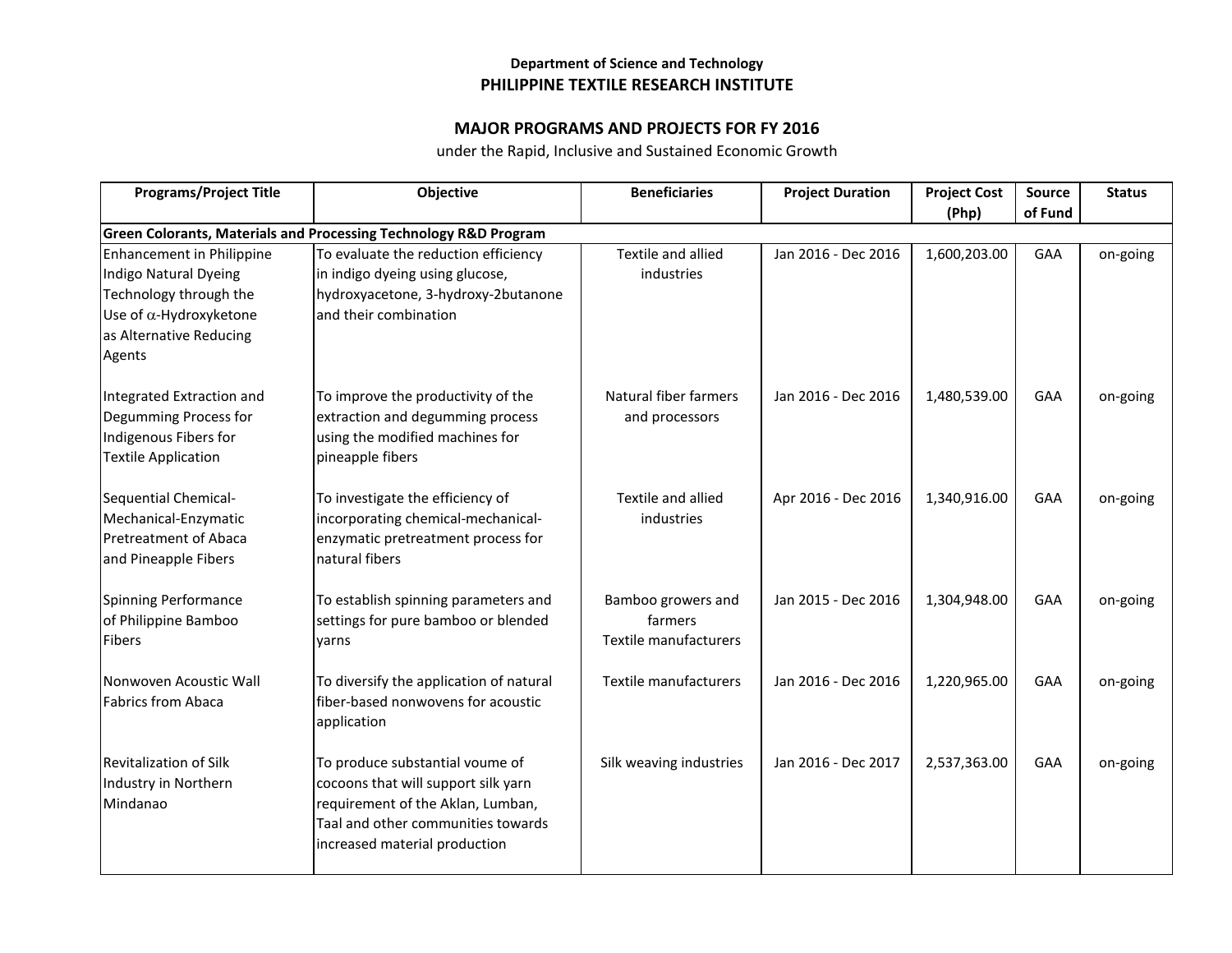## **MAJOR PROGRAMS AND PROJECTS FOR FY 2016**

under the Rapid, Inclusive and Sustained Economic Growth

| <b>Programs/Project Title</b>                                       | Objective                                                                                                                                                                                                                                                                     | <b>Beneficiaries</b>    | <b>Project Duration</b> | <b>Project Cost</b> | Source     | <b>Status</b> |  |  |
|---------------------------------------------------------------------|-------------------------------------------------------------------------------------------------------------------------------------------------------------------------------------------------------------------------------------------------------------------------------|-------------------------|-------------------------|---------------------|------------|---------------|--|--|
|                                                                     |                                                                                                                                                                                                                                                                               |                         |                         | (Php)               | of Fund    |               |  |  |
| Nanofunctional and Nanocomposite Finishing Technologies R&D Program |                                                                                                                                                                                                                                                                               |                         |                         |                     |            |               |  |  |
| Upscale Verification of                                             | To verify on the pilot-scale the water-                                                                                                                                                                                                                                       | Textile finsihing mills | Jan 2016 - Dec 2016     | 2,021,269.00        | GAA        | on-going      |  |  |
| <b>Water-Repellent Finishing</b>                                    | repellent finishing technology                                                                                                                                                                                                                                                |                         |                         |                     |            |               |  |  |
| <b>Technology for Natural</b>                                       |                                                                                                                                                                                                                                                                               |                         |                         |                     |            |               |  |  |
| <b>Fiber-Blended Textiles</b>                                       |                                                                                                                                                                                                                                                                               |                         |                         |                     |            |               |  |  |
| <b>Bionanofiber and Composite Technologies R&amp;D Program</b>      |                                                                                                                                                                                                                                                                               |                         |                         |                     |            |               |  |  |
| Electrospun Bionanotextile                                          | To further establish the biocompatibility                                                                                                                                                                                                                                     |                         | Jan 2016 - Dec 2016     | 1,270,735.00        | GAA        | on-going      |  |  |
| from Banana Cellulose                                               | aspect of the electrospun material. It                                                                                                                                                                                                                                        |                         |                         |                     |            |               |  |  |
| Acetate Composite as                                                | will employ in vivo biocompatibility                                                                                                                                                                                                                                          |                         |                         |                     |            |               |  |  |
| Scaffold for Skin Tissue                                            | test using animal model for implantation                                                                                                                                                                                                                                      |                         |                         |                     |            |               |  |  |
| Engineering                                                         | followed by histological analysis                                                                                                                                                                                                                                             |                         |                         |                     |            |               |  |  |
|                                                                     |                                                                                                                                                                                                                                                                               |                         |                         |                     |            |               |  |  |
| <b>Technology Transfer and Promotion Program</b>                    |                                                                                                                                                                                                                                                                               |                         |                         |                     |            |               |  |  |
| <b>Transfer and Commercialization</b>                               | To develop and enhance the competitiveness of local MSMEs                                                                                                                                                                                                                     |                         | Jan 2016 - Dec 2016     | 1,364,495.00        | GAA        | continuing    |  |  |
| of PTRI Technologies                                                | including state colleges and universities offering textile and                                                                                                                                                                                                                |                         |                         |                     |            |               |  |  |
|                                                                     | garment technology-related courses by providing appropriate<br>technologies and substantial support in terms of manpower                                                                                                                                                      |                         |                         |                     |            |               |  |  |
|                                                                     |                                                                                                                                                                                                                                                                               |                         |                         |                     |            |               |  |  |
|                                                                     | skills and development.                                                                                                                                                                                                                                                       |                         |                         |                     |            |               |  |  |
|                                                                     |                                                                                                                                                                                                                                                                               |                         |                         |                     |            |               |  |  |
| PTRI Knowledge Products<br>Development and Promotion                | To intensify public awareness and appreciation of PTRI technologies,<br>research activities, and other technical services through the<br>development of knowledge products and conduct of promotional<br>activities reinforcing the Institute's core themes and key messages. |                         | Jan 2016 - Dec 2016     | 1,562,863.00        | GAA        | continuing    |  |  |
|                                                                     |                                                                                                                                                                                                                                                                               |                         |                         |                     |            |               |  |  |
|                                                                     |                                                                                                                                                                                                                                                                               |                         |                         |                     |            |               |  |  |
|                                                                     |                                                                                                                                                                                                                                                                               |                         |                         |                     |            |               |  |  |
| <b>Technical Services Program</b>                                   |                                                                                                                                                                                                                                                                               |                         |                         |                     |            |               |  |  |
| Physical Quality Testing of                                         | To provide quality and prompt physical testing services to the                                                                                                                                                                                                                |                         | Jan 2016 - Dec 2016     | 3,002,585.00        | <b>GAA</b> | continuing    |  |  |
| <b>Textiles and Allied Products</b>                                 | textile, garment and allied industries, and to various PTRI projects                                                                                                                                                                                                          |                         |                         |                     |            |               |  |  |
|                                                                     | in support to R&D and S&T services                                                                                                                                                                                                                                            |                         |                         |                     |            |               |  |  |
| <b>Chemical and Microscopical</b>                                   | To provide quality and prompt chemical and microscopical testing                                                                                                                                                                                                              |                         | Jan 2016 - Dec 2016     | 3,499,893.00        | <b>GAA</b> | continuing    |  |  |
| <b>Quality Testing of Textiles</b>                                  | services to the textile, garment and allied industries and to various                                                                                                                                                                                                         |                         |                         |                     |            |               |  |  |
| and Allied Products                                                 | PTRI projects in support to R&D and S&T services                                                                                                                                                                                                                              |                         |                         |                     |            |               |  |  |
|                                                                     |                                                                                                                                                                                                                                                                               |                         |                         |                     |            |               |  |  |